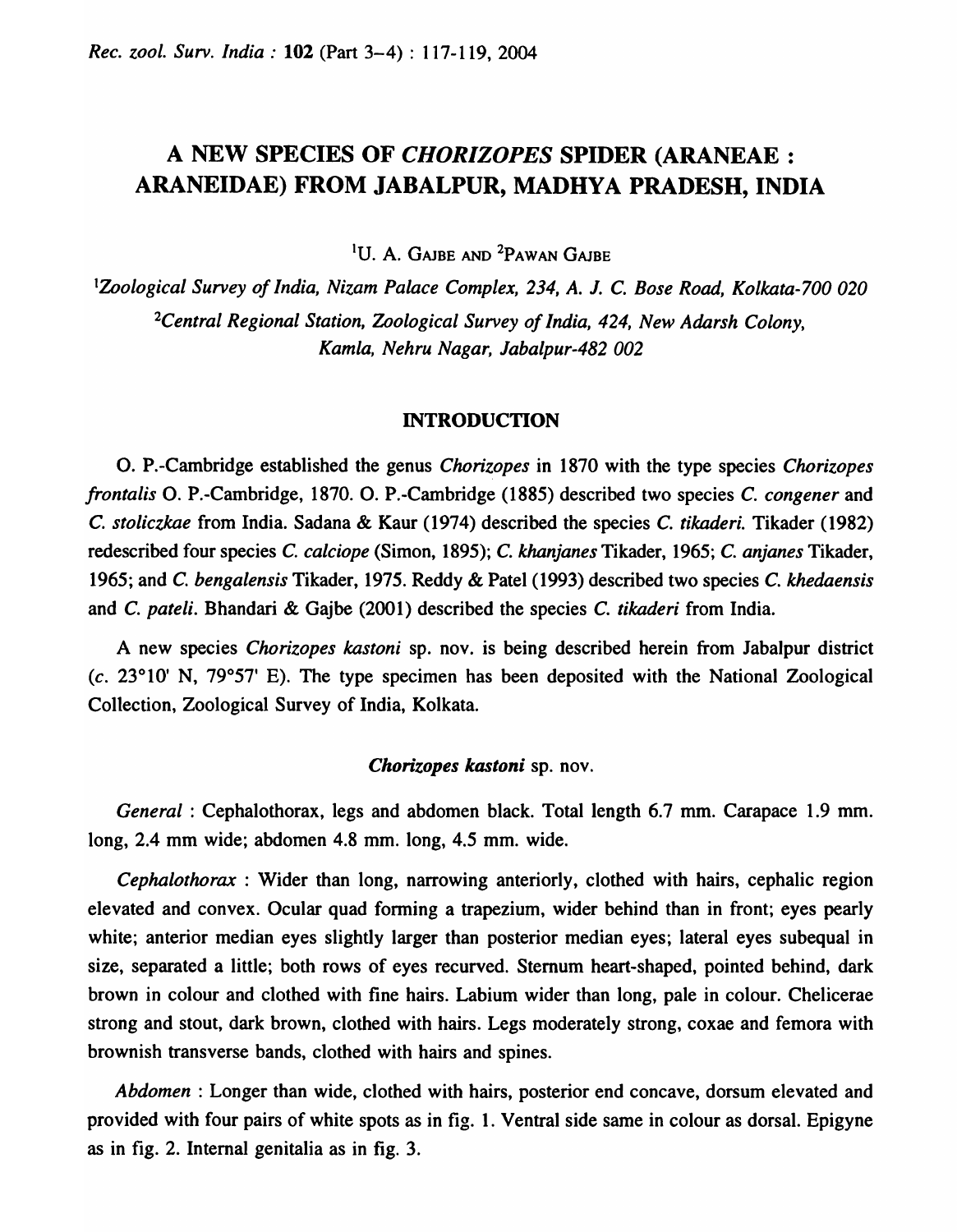

Fig. 1-3. Chorizopes kastoni sp. nov. 1. Dorsal view of female, legs omitted. 2. Epigyne. 3. Internal genitalia.